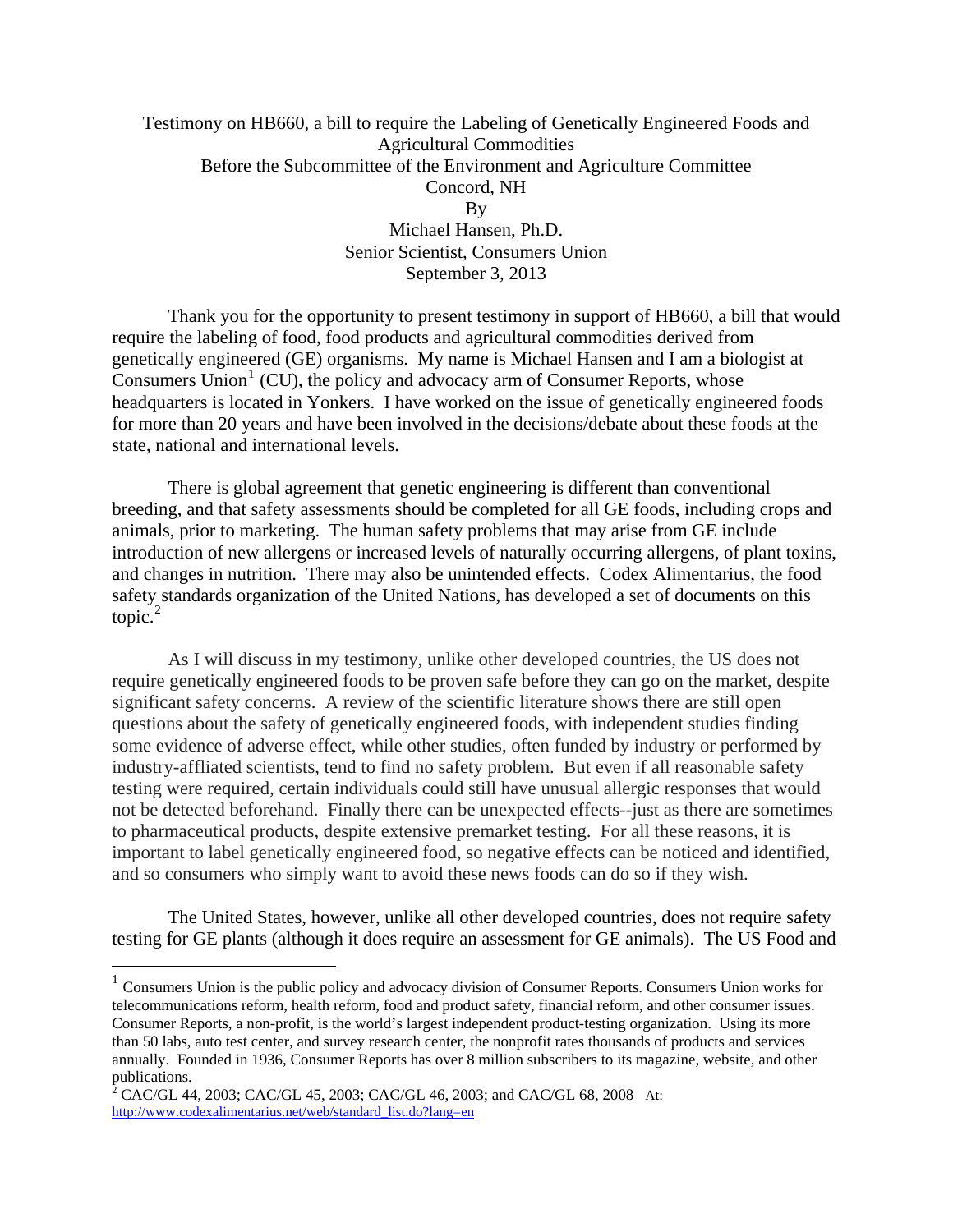Drug Administration's (FDA) original policy on GE (or GM, for genetically modified) plants, developed in 1992, $3$  states that GE is not different than conventional breeding so no safety assessments are required, but companies may go through a "voluntary safety consultation." The FDA makes no conclusions about the safety of thee GE food, but says it is up to the companies to determine safety of any GE food. To date, there have been some 97 "voluntary safety consultations."

The inadequacy of FDA's policy can be seen in the letter FDA sends to the company after completion of a "safety consultation." For example, the letter sent to Monsanto on September 25, 1996 about one of their first Bt-corn varieties, MON810, states, "Based on the safety and nutritional assessment you have conducted, **it is our understanding that Monsanto has concluded that corn grain and forage derived from the new variety are not materially different in composition, safety, or other relevant parameters from corn grain and forage currently on the market, and that they do not raise issues that would require premarket review or approval by FDA**" (**bold** added).<sup>[4](#page-1-1)</sup>

The letters for all 97 "safety consultations" contain basically the same language. This clearly shows that the FDA has not made a conclusion about the safety for genetically engineered (GE) plants or the safety of the technology as a whole.

Since the 1992 Statement of Policy on genetically engineered food, FDA has admitted that its original policy was based on a false notion.In 2001, the FDA proposed requiring companies to notify the government at least 120 days before commercializing a transgenic plant variety. As part of that proposed rule, the FDA admits that insertional mutagenesis is a problem and suggests requiring data on each separate transformation event: "[B]ecause some rDNAinduced unintended changes are specific to a transformational event (e.g. those resulting from insertional mutagenesis), FDA believes that it needs to be provided with information about foods from all separate transformational events, even when the agency has been provided with information about foods from rDNA-modified plants with the same intended trait and has had no questions about such foods. *In contrast, the agency does not believe that it needs to receive information about foods from plants derived through narrow crosses* [e.g. traditional breeding]" italics added (FR  $66(12)$ , pg.  $4711$ ).<sup>[5](#page-1-2)</sup> In other words, FDA has admitted that there is a difference between GE and traditional breeding and that companies should be required to submit data on safety of genetically engineered crops prior to market approval. In spite of this, FDA is still following the 1992 policy rather than the 2001 policy.

In June 2012, the American Medical Association's House on Delegates voted to change its policy on "bioengineered" foods to one that support mandatory pre-market safety assessment: "**Our AMA supports mandatory pre-market systematic safety assessments of** 

 $\overline{a}$ 

<span id="page-1-0"></span><sup>3</sup> Pg. 22991 in FDA. Statement of Policy: Foods Derived From New Plant Varieties, May 29, 1992, *Federal Register* vol. 57, No. 104. At:

<span id="page-1-1"></span>[http://www.fda.gov/Food/GuidanceRegulation/GuidanceDocumentsRegulatoryInformation/Biotechnology/ucm096095.htm 4](http://www.fda.gov/Food/GuidanceRegulation/GuidanceDocumentsRegulatoryInformation/Biotechnology/ucm096095.htm) <sup>4</sup> At: <http://www.fda.gov/Food/FoodScienceResearch/Biotechnology/Submissions/ucm161107.htm>

<span id="page-1-2"></span><sup>5</sup> Pg. 4711 in FDA. Premarket Notice Concerning Bioengineered Foods. Federal Register January 18, 2001. Federal Register Vol. 51(12): pp. 4706 – 4738. At:

[http://www.fda.gov/Food/GuidanceComplianceRegulatoryInformation/GuidanceDocuments/Biotechnology/ucm096](http://www.fda.gov/Food/GuidanceComplianceRegulatoryInformation/GuidanceDocuments/Biotechnology/ucm096149.htm) [149.htm](http://www.fda.gov/Food/GuidanceComplianceRegulatoryInformation/GuidanceDocuments/Biotechnology/ucm096149.htm)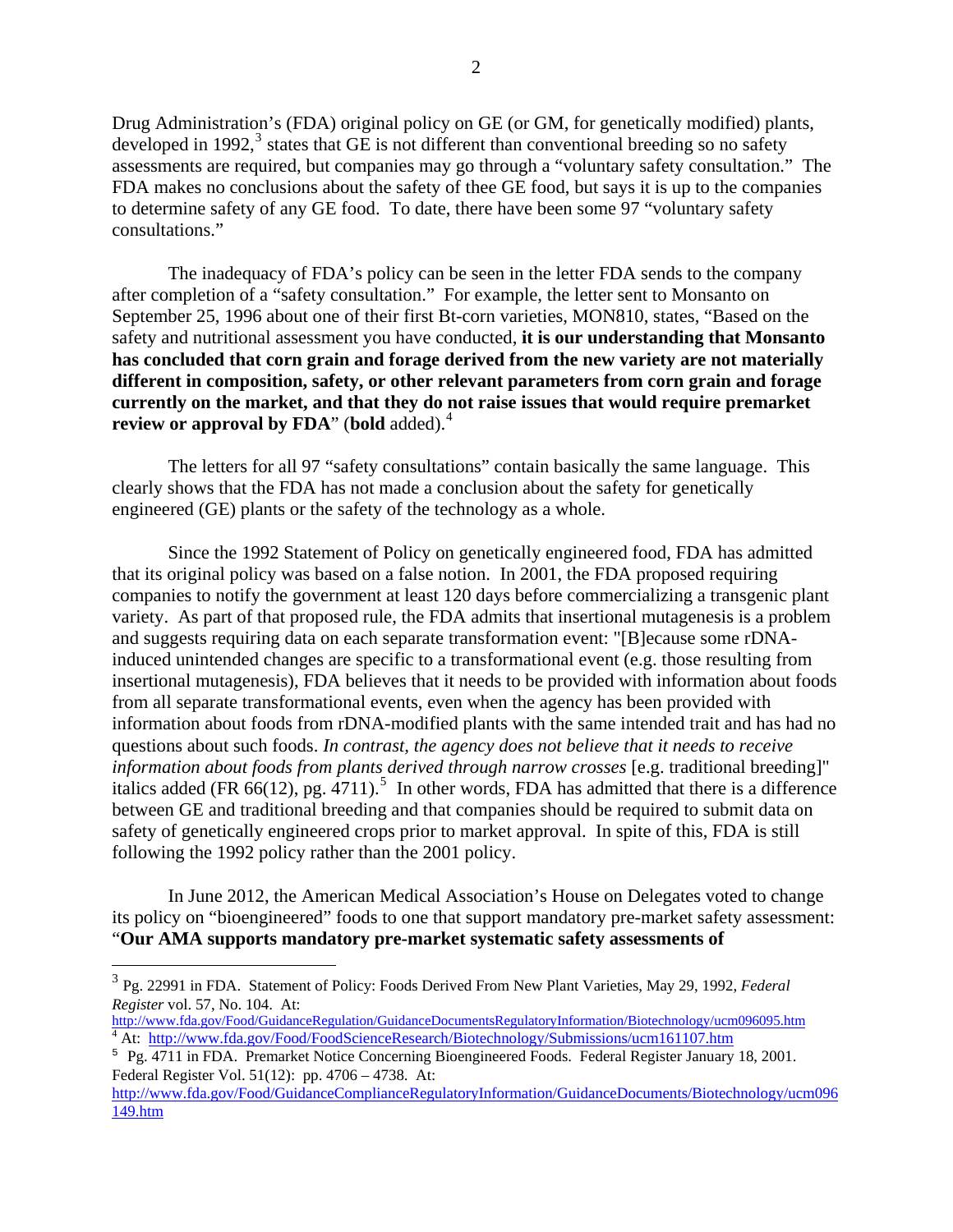**bioengineered foods** and encourages: (a) development and validation of additional techniques for the detection and/or assessment of unintended effects; (b) continued use of methods to detect substantive changes in nutrient or toxicant levels in bioengineered foods as part of a substantial equivalence evaluation; (c) development and use of alternative transformation technologies to avoid utilization of antibiotic resistance markers that code for clinically relevant antibiotics, where feasible; and (d) that priority should be given to basic research in food allergenicity to support the development of improved methods for identifying potential allergens."[6](#page-2-0) **bold** added. This change in position is an implicit admission that GE foods may have an adverse health impact. Since

There is considerable evidence of potential health issue with GE foods. FDA is poised to approve a GE salmon, engineered to reach market weight in half the time of wild salmon. However, company data suggest that it may exhibit increased allergenicity.<sup>[7](#page-2-1)</sup>

One big problem with safety assessments of GE plants is that there have been very few long-term animal feeding studies, with most feeding studies being of 90 days or shorter. A carefully designed meta-analysis was done of 19 published studies involving mammals fed GE corn or soy.<sup>[8](#page-2-2)</sup> The meta-analysis also included the raw data from all the published studies that could be found as well as a number of 90-daylong feeding studies that were obtained as a result of court action or official requests. The meta-analysis highlighted damage in the kidney, liver and bone marrow, which could be potential indicators for the onset of chronic diseases.<sup>[9](#page-2-3)</sup> However, no animal tests are obligatory for any of the GE plants cultivated on a large scale in the US.

A second review article of animal feeding studies that found the GE food tested was as safe as their conventional counterpart were more likely to be authored by scientists affiliated with the GE industry, whereas those that found hazards were more likely to be authored by researchers independent of the industry.<sup>[10](#page-2-4)</sup> In a review of 94 studies found "a strong association" was found between author affiliation to industry (professional conflict of interest) and study outcome"[11](#page-2-5) in terms of health risk or nutritional assessment. Thus, there is a lot of industry bias in much of the feeding and nutritional studies involving GE foods. More independent testing is clearly needed.

<span id="page-2-0"></span> $6$  http://www.ama-assn.org/resources/doc/yps/ref-comm-e-grid.pdf

<span id="page-2-1"></span>Hansen, M. 2010. Submission to FDA's Veterinary Medicine Advisory Committee meeting on safety assessment of AquAdvantage Salmon. http://www.consumersunion.org/wp-content/uploads/2013/02/CU-comments-GE-<br>salmon-0910.pdf

<span id="page-2-2"></span>Séralini, G-E, Mesnage, R., Clair, E., Gress, S., de Vendômois, JS and D. Cellier. 2011. Genetically modified crops safety assessments: present limits and possible improvements. *Environmental Sciences Europe*, 23: 10. At: <http://www.enveurope.com/content/pdf/2190-4715-23-10.pdf>

 $9$  Pg. 1 in IBID.

<span id="page-2-4"></span><span id="page-2-3"></span><sup>&</sup>lt;sup>10</sup> Domingo JL and JG Bordonaba. 2011. A literature review on the safety assessment of genetically modified plants. *Environment International 37: 734-742.* At: <http://maurin.bnk.free.fr/Domingo%20et%20al.,%202011.pdf><br><sup>11</sup> Diels J,Cunha M, Manaia C, Sabugosa-Madeira B and M Silva. 2011. Association of financial or professiona

<span id="page-2-5"></span>conflict of interest to research outcomes on health risks or nutritional assessment studies of genetically modified products. *Food Policy*, 36(2): 197-203. At: <http://www.sciencedirect.com/science/article/pii/S0306919210001302>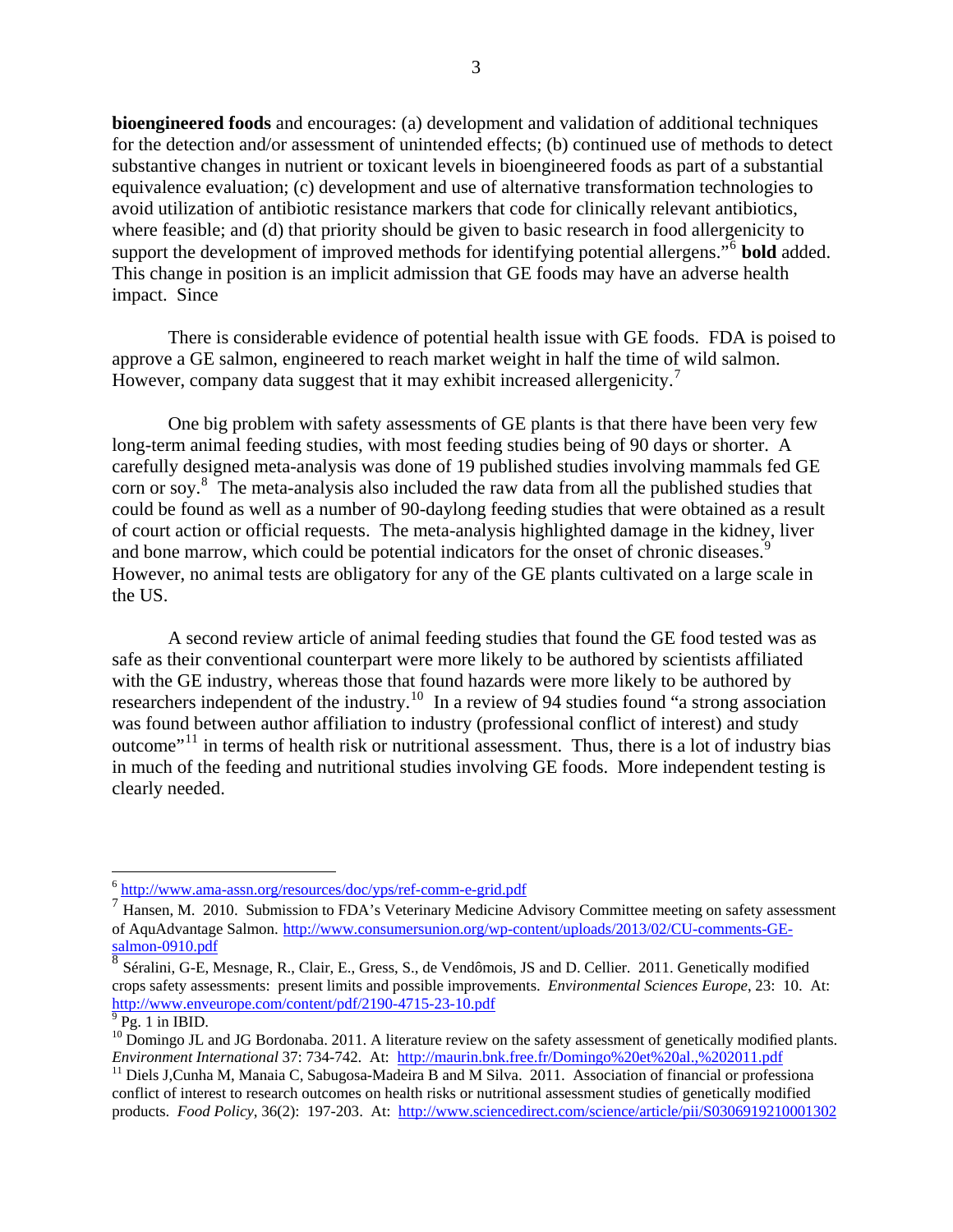A long-term feeding study published in October, 2012 found that GE corn caused tumors and premature death.<sup>[12](#page-3-0)</sup> The study, by Dr. Eric-Giles Séralini and colleagues was viciously attacked in the media by pro-GE and industry-affiliated scientists in what appear to have been an orchestrated campaign. $<sup>1</sup>$ </sup>

The two main criticisms of the Séralini et al. study were that they used too few rat per group and that they used a strain of rat (Sprague Dawley, aka SD) that is prone to mammary tumors as they age. Both criticisms are off base. This study took blood and other biochemical measurements on 10 rats per group, the same number of rats that Monsanto took measurements on in their 90 day feeding study, which was published in the same journal eight years before the Séralini study. If ten rats is too small a sample size to demonstrate health problems, how come ten rats is a sufficient sample size to demonstrate no safety concerns? As for the strain of rat use, Séralini used the same strain (Sprague Dawley) that was used in the Monsanto feeding study. In addition, the same strain of rat was used in a Monsanto-sponsored two-year feeding study of rats fed glyphosate as part of a reregistration process in Europe. Why is use of SD rats bad when Séralini uses them, but ok when Monsanto and other biotech companies use them?

However, both the French Food Safety Agency<sup>[14](#page-3-2)</sup> (ANSES) and the European Food Safety Authority<sup>[15](#page-3-3)</sup> (EFSA) have agreed with Dr. Séralini that such long-term safety assessment should be done on GE foods. Indeed, the ANSES report on the Séralini study notes, "ANSES recommends initiating studies and research on the long-term effects of GMOs in combination with plant protection products ... [and] calls for public funding on the national and European level to enable large-scale studies and research for consolidating knowledge of insufficiently documented health risks."[16](#page-3-4) At a meeting in December, the "EFSA board meeting on Thursday last week there was agreement that long-term studies were needed and it was now just a question of how to fund them."[17](#page-3-5) If the Séralini study is so flawed, why have ANSES and EFSA functionally agreed with its call for independently-funded long-term feeding studies on GE crops? On June 28, 2013 the European Commission announced they were spending 3 million Euros to fund a two-year carcinogenicity study on the same GE corn variety (NK603) that Dr. Séralini and colleagues used. $18$ 

```
http://www.sciencedirect.com/science/article/pii/S0278691512005637
```
<u>.</u>

<span id="page-3-0"></span><sup>&</sup>lt;sup>12</sup> Séralini et al. 2012. Long term toxicity of a Roundup herbicide and a Roundup-tolerant genetically modified maize. *Food and Chemical Toxicology*, 50: 4221-4231.

<span id="page-3-1"></span><sup>&</sup>lt;sup>13</sup> Bardocz S, Clark A, Ewen S, Hansen, M, Heinemann J, Latham J, Pusztai A, Schubert D and A Wilson. 2012. Séralini and science: An open letter. *Independent Science News*. At:<br>http://independentsciencenews.org/health/seralini-and-science-nk603-rat-study-roundup/

<span id="page-3-2"></span> $\frac{14}{14}$  $\frac{14}{14}$  $\frac{14}{14}$  Reaction of ANSES (French Agency for food, environmental and occupational health and safety) to Séralini et al. study http://www.anses.fr/Documents/PRES2012CPA20EN.pdf

<span id="page-3-3"></span><sup>&</sup>lt;sup>15</sup> Commission and EFSA agree need for two-year GMO feeding studies EU Food Policy, 17 December 2012 At: http://www.eufoodpolicy.com/cgi-bin/view\_article.pl?id=5590

<span id="page-3-4"></span> $16$  ANSES, 2013. Op cit.

<span id="page-3-5"></span><sup>&</sup>lt;sup>17</sup> Commission and EFSA agree need for two-year GMO feeding studies. EU Food Policy, 17 December 2012 [http://www.eufoodpolicy.com/cgi-bin/view\\_article.pl?id=5590](http://www.eufoodpolicy.com/cgi-bin/view_article.pl?id=5590)

<span id="page-3-6"></span>http://ec.europa.eu/research/participants/portal/page/call\_FP7;efp7\_SESSION\_ID=HqWqRkJXfOg25hfLY6P6Xthp [WS6y8STyrJnpPlhZgM6clLy2pTL1!259407533?callIdentifier=FP7-KBBE-2013-](http://ec.europa.eu/research/participants/portal/page/call_FP7;efp7_SESSION_ID=HqWqRkJXfQg25hfLY6P6XthpWS6y8STyrJnpPlhZgM6clLy2pTL1!259407533?callIdentifier=FP7-KBBE-2013-FEEDTRIALS&specificProgram=COOPERATION#wlp_call_FP7) [FEEDTRIALS&specificProgram=COOPERATION#wlp\\_call\\_FP7](http://ec.europa.eu/research/participants/portal/page/call_FP7;efp7_SESSION_ID=HqWqRkJXfQg25hfLY6P6XthpWS6y8STyrJnpPlhZgM6clLy2pTL1!259407533?callIdentifier=FP7-KBBE-2013-FEEDTRIALS&specificProgram=COOPERATION#wlp_call_FP7)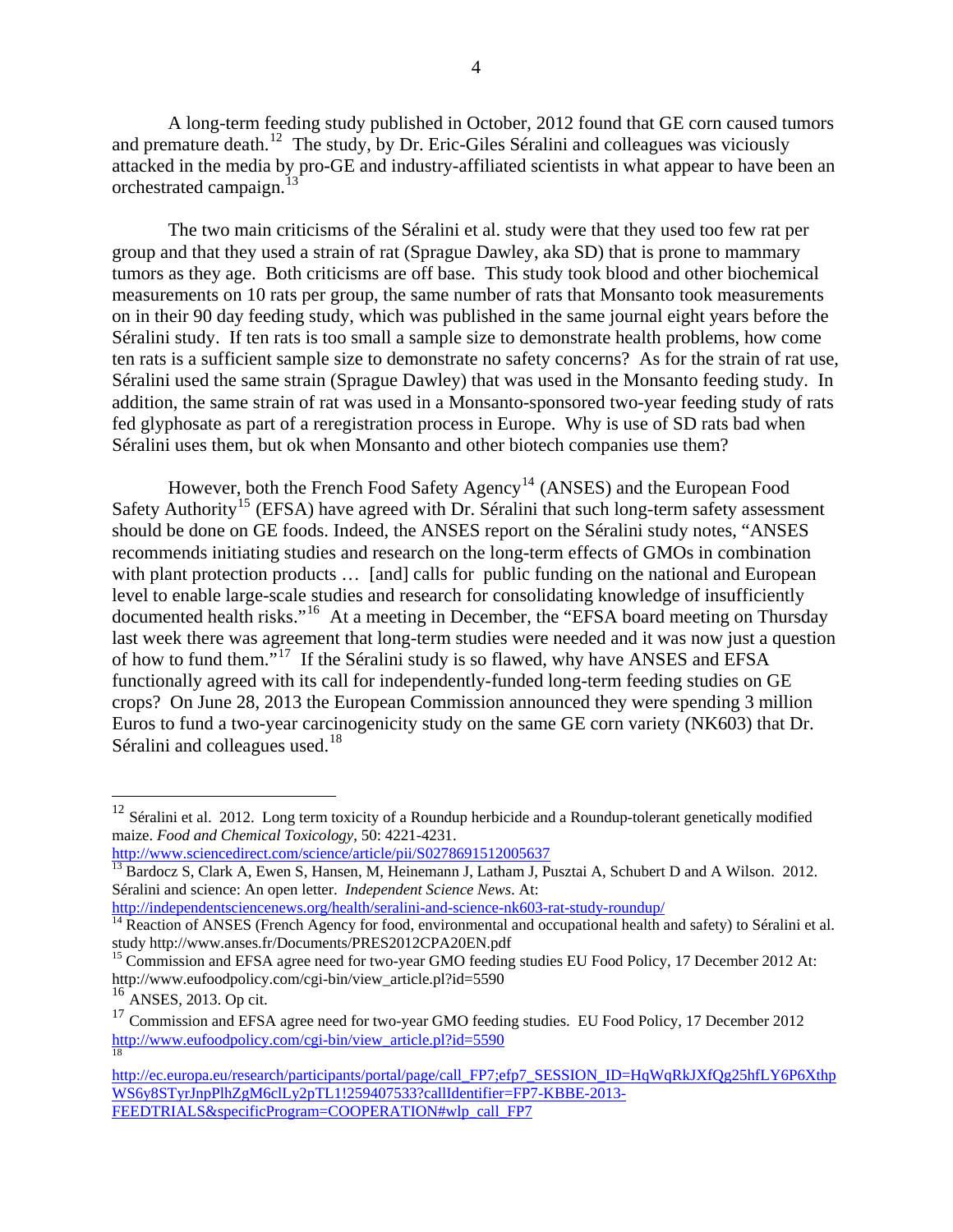In addition, there is virtually no independent safety testing of these crops in the US due to intellectual property right problems. When farmers buy GE seed in the US, they invariably must sign a product stewardship agreement which forbids them from giving such seeds to researchers.<sup>[19](#page-4-0)</sup> In early 2009 26 public sector scientists in the US took the unprecedented step of writing to the US Environmental Protection Agency (EPA) protesting that "as a result of restricted access, no truly independent research can be legally conducted on many critical questions regarding the technology."[20](#page-4-1) As a result, the editors of *Scientific American* published a perspective stating that "we also believe food safety and environmental protection depend on making plant products available to regular scientific scrutiny. Agricultural technology companies should therefore immediately remove the restriction on research from their end-user agreements." We concur and believe that only truly independent safety tests will give us an answer about the safety of GE foods. In the meantime, it's crucial that GE foods be labeled, so that if people experience negative effects, they and their doctors can identify them.

Because of these safety questions raised by the long-term feeding studies, because of the allergy issues, and because consumers have a basic right to know that they are eating, CU supports labeling of GE food. Finally, at least 62 countries, which together include more than half the world's population, (including all European Union, China, India, Japan, Korea, Australia, Russia, Brazil and South Africa), require labeling of GE foods.<sup>[21](#page-4-2)</sup> A number of polls from 1995 to 2011 have found that between 70% and 95% of Americans polled supported mandatory labeling.<sup>[22](#page-4-3)</sup> Such labeling is important because consumers have a right to choose the foods they eat and to avoid any unintended health effects.

Bottom line, CU supports mandatory labeling of GE foods and so supports HB660.

Q & A on issues raised about labeling of GE foods and agricultural commodities.

#### Q1a. **Wouldn't HB660 increase food costs for the average family by "hundreds of dollars per year"?**

A. **No.** The study that came up with that figure was conducted by Northbridge Environmental Management Consultants, is based on so many flawed premises that it is an entirely useless analysis of the California ballot initiative for labeling genetically engineered foods. A recent study by Professor Joanna Shepherd Bailey, Emory University School of Law, concluded: "Consumers will likely see **no increases in prices** as a result of the relabeling required"<sup>[23](#page-4-4)</sup> **bold** added. An economic analysis of the impact of a GE food labeling law in Oregon, found that full labeling would have

<span id="page-4-0"></span> $\overline{a}$  $19$  Waltz, E. 2009. Under wraps. Nature Biotechnology, 27(10): 880-882. At: http://www.emilywaltz.com/Biotech crop research restrictions Oct 2009.pdf<br>
20 <http://www.scientificamerican.com/article.cfm?id=do-seed-companies-control-gm-crop-research><br>
<sup>21</sup> See http://www.centerforfoodsafety.org/ge-map/

<span id="page-4-1"></span>

<span id="page-4-2"></span>

<span id="page-4-3"></span>

<span id="page-4-4"></span>Food Act (Prop 37) likely to cause no change in food prices, minor litigation costs, and negligible administrative costs. At: <http://www.anh-usa.org/wp-content/uploads/2012/08/GE-Food-Act-Costs-Assessment.pdf>